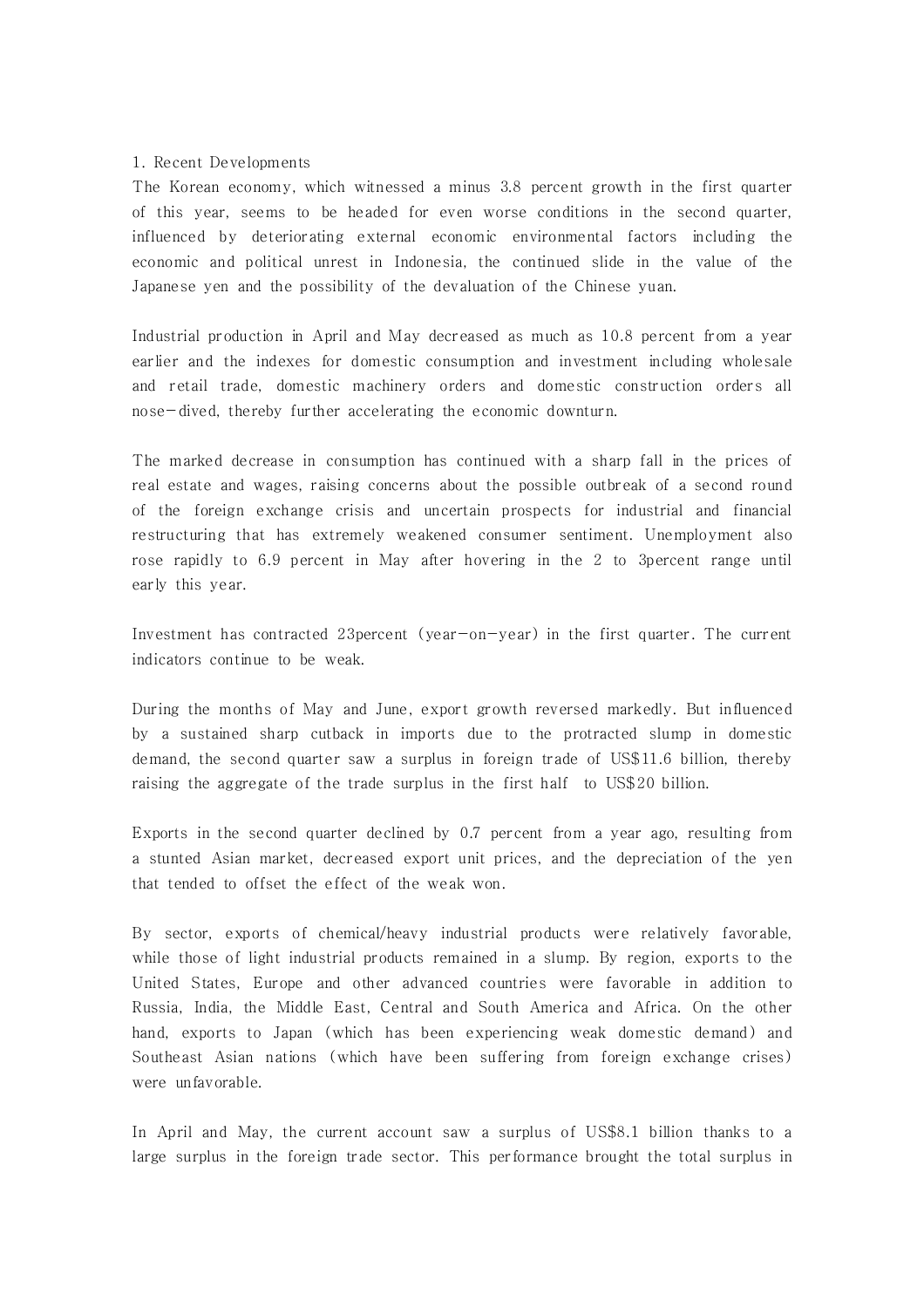the first five months of this year to US\$18.8 billion or an increase of US\$28.7 billion from the same period last year that witnessed an accumulated deficit of US\$9.9 billion.

Commodity prices have continued to decline since February. This slow but steady decline is attributed to two factors: firstly, stabilization of the exchange rate brought about lower prices for petroleum and manufactured goods, and secondly the accelerated drop in domestic demand reflecting the severe economic downturn.

The domestic financial market in mid-May wavered somewhat due to the uncertain Indonesian situation and labor unrest that pushed up call rates and debenture rates. But it recovered normalcy in late May.

The foreign exchange market saw the won-dollar exchange rate shoot up from the 1,300 won level in April to 1,400 won in May due to the continued depreciation of the yen, shaky labor market and concern about the imminent industrial restructuring. These negative factors more than offset the effects of the sustained surplus in the current account and increase of foreign investment raised through the sales of enterprises and equities.

# 2. Outlook

### Economic Environments

The negative economic growth seen in the first quarter is expected to continue in the second quarter.

Externally, demand in Southeast Asian countries has been declining in the aftermath of the region? foreign exchange currency crisis. On top of this, the economies of Japan and advanced countries have been showing signs of softening to the detriment of Korea? export outlook.

Recently, in addition to the depreciation of the yen, the currencies of Taiwan and Singapore have depreciated while the possibility of the yuan? depreciation still looms large. All in all, the depreciating currencies of our competitor countries on the world market have eroded the effect of the depreciation of the won late last year.

Domestically, aggregate demand has seriously weakened due to a series of adverse factors including the protracted liquidity crunch, inadequate export financing, delayed normalization of the financial system, decreased income and the sharp fall in real estate prices.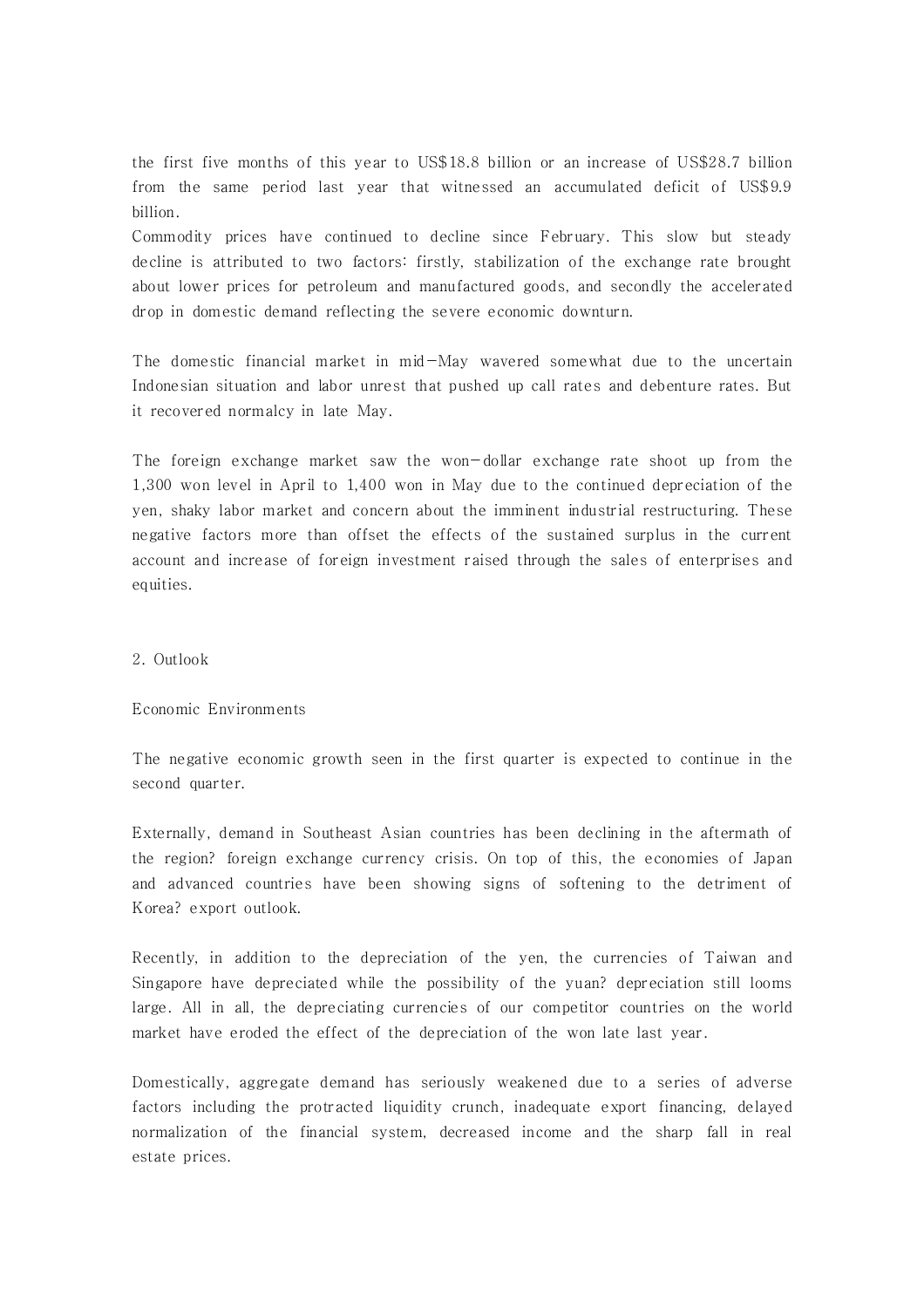### Growth

Due to continued credit retrenchment resulting from a stringent fiscal policy and the restructuring of the banking sector since the introduction of the IMF bailout program, Korea? GDP witnessed growth of minus 3.8 percent in the first quarter. We expect the growth rate will continue its fall to  $-4.9$  percent in the second quarter of this year. In the second half of the year, GDP growth will be affected by the degree of normalization in the banking sector. All in all, GDP this year will record a negative growth of  $4.0-5.7$  percent.

Korea? exports this year may witness 3.6 percent growth (versus the 1997 growth of 6.6 percent) due to a deterioration of export conditions including the fall in export unit prices and blunted demand in Southeast Asian countries experiencing foreign exchange crises. Furthermore, unless the stringent credit conditions are eased in the second half of this year, 1998 may well witness export growth of less than 1 percent.

The consumption sector may see a minus 10 percent growth this year as a rapid decline in consumer purchasing power is inevitable due to the protracted economic downturn, decreased wages, expanding unemployment and sharp declines in real estate and stock prices.

It is probable that the equipment investment sector will witness a minus 37.5 percent growth this year, due to a series of unfavorable factors including deterioration in enterprise profitability, uncertain business outlook, and industrial restructuring to shed large liabilities so as to restore financially viable enterprise standards.

The construction investment sector, too, is expected to register a minus growth of around 12 percent this year in view of the unfavorable outlook including a trimmed government budget for social overhead capital projects which will reduce investments in engineering and construction projects, difficulties in raising funds due to the protracted business slump, and increased prices of construction supplies.

In the case of the financial sector restructuring carrying over to the second half of this year and should such adverse economic effects as increased enterprise bankruptcies and high unemployment last into 1999, it is likely that next year will witness economic growth of minus 4 percent. If this is the case, it may take over five years before the potential economic growth rate is restored.

On the other hand, if industrial restructuring is completed this year and the surplus in the current account is expanded thanks to concentrated efforts for export promotion,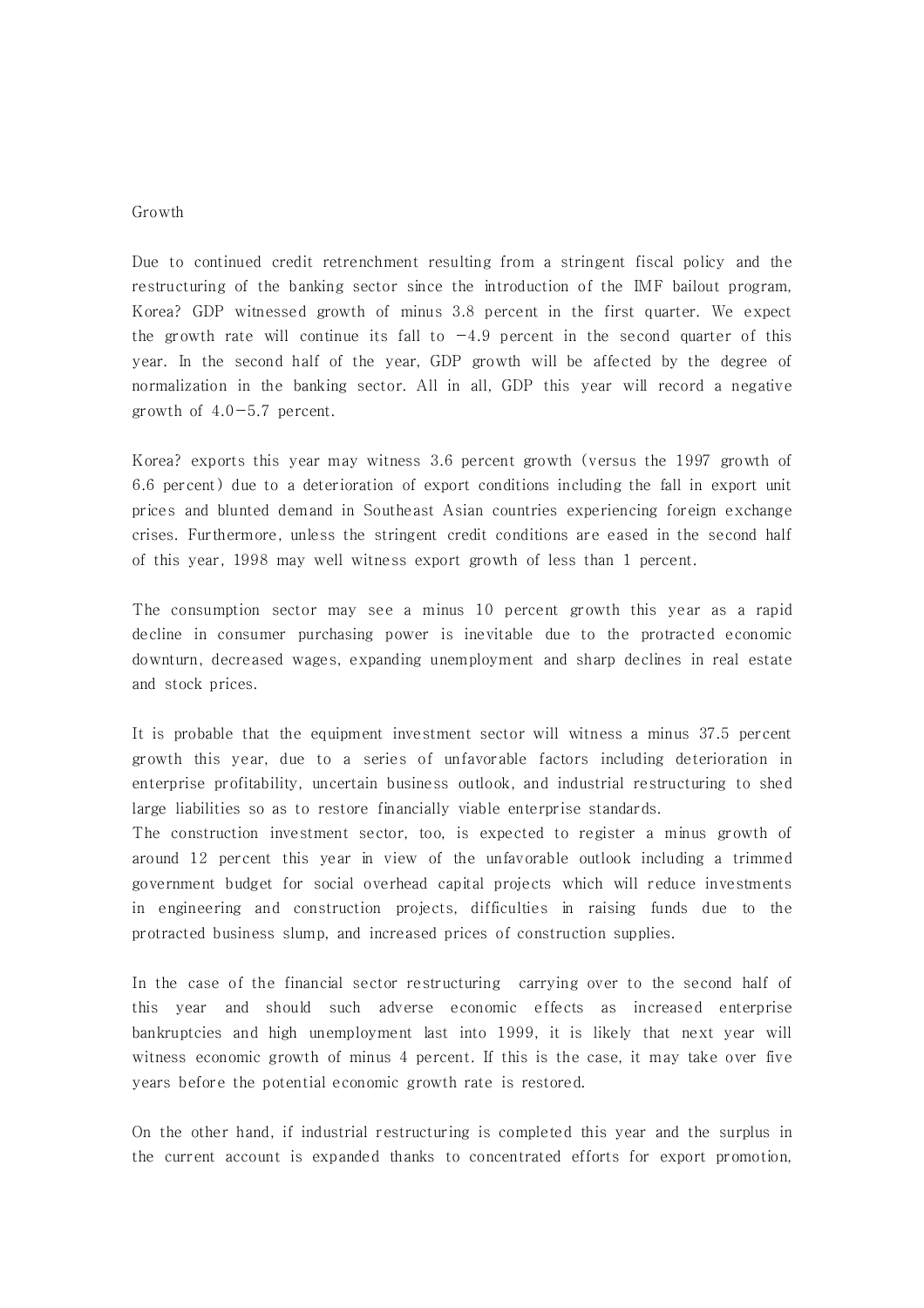the Korean economy will enter a substantial growth phase in the last quarter of this year. In this case, around 2 percent growth would be possible in 1999 and would serve to trace a stable economic growth path thereafter.

## Prices

The growth rate in consumer prices is easing somewhat since the first quarter of this year. Nonetheless, it will hit 8 percent on average this year ?the highest rate since 1991 when the economic bubble began expanding.

Inflationary pressure is expected to ease somewhat in the second half of this year in view of the decreased pressure on demand induced by the extended slump in domestic demand, stable prices of energy and industrial raw materials in the world market and sustained stringent monetary policy in line with the government accord with the IMF.

However, inflation is likely to pick up once again if the won is further depreciated. Furthermore, the government plans to raise public utility rates which will inevitably affect various prices in the private sector.

#### Foreign Trade

The foreign trade sector, which saw a deficit of \$9.8 billion last year, is likely to witness a surplus of over \$40 billion in 1998 thanks chiefly to a sharp drop in imports.

Korea? imports this year are likely to register a decrease of about 27 percent over last year due to the continued economic slump and sharply lower demand for consumption and investment.

Unless drastic measures are implemented to boost exports, it will be rather difficult to anticipate marked growth in exports this year in view of the fact that the effect of the sharp depreciation of the won late last year has been almost halved with the subsequent depreciation of the currencies of Korea? competitor-nations in emerging countries and Japan. In particular, exports to Japan and Southeast Asian countries, which have been experiencing economic difficulties, are likely to be stunted this year.

The income account is expected to see an increased deficit resulting from increased payments of interest. However, the service and current transfer account are expected to register a surplus thanks to increased tourism income and remittances from Korean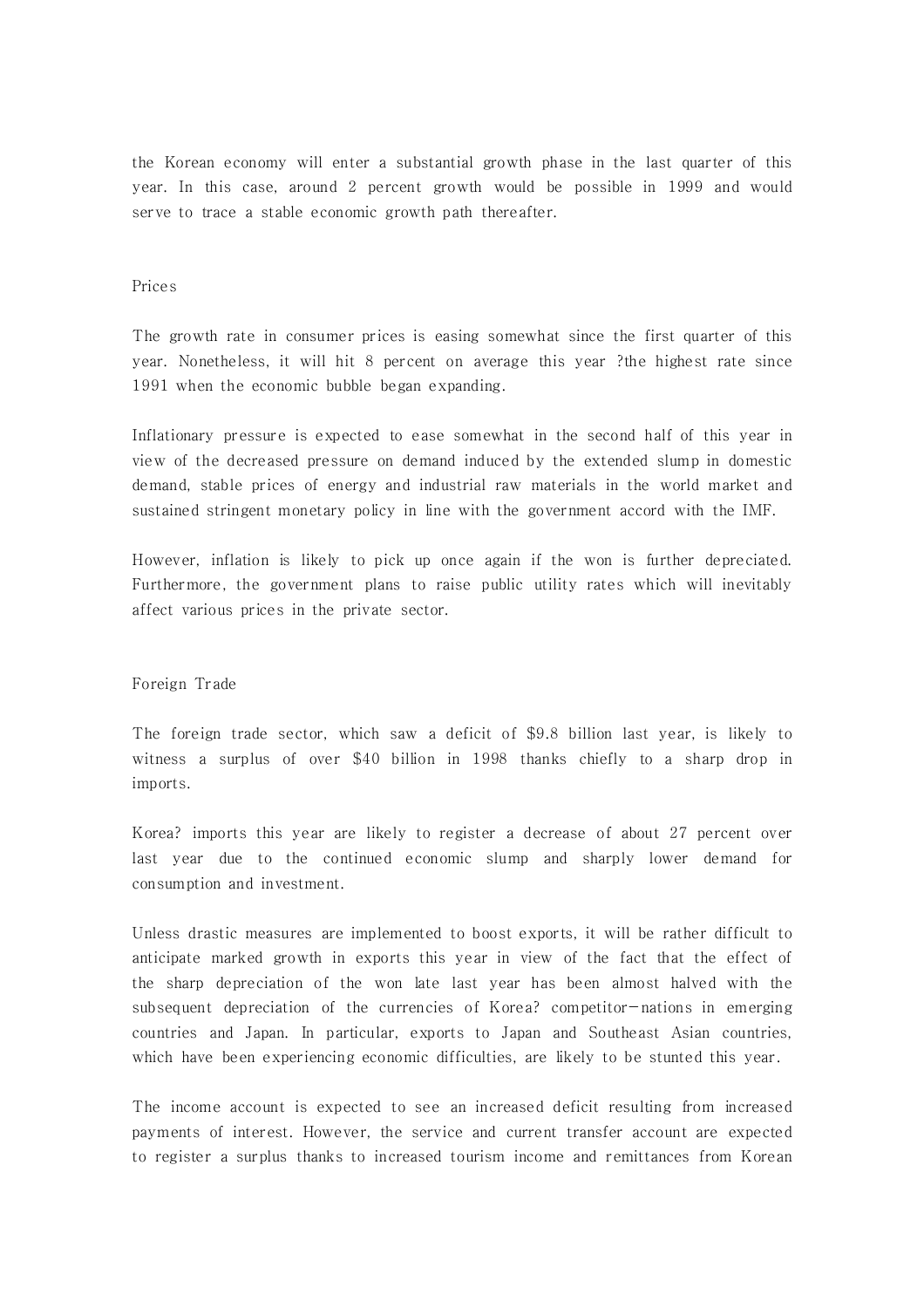residents abroad.

The current account is expected to register a surplus of over \$40 billion this year thanks to the sharp growth in exports.

### Interest Rates & Exchange Rate

The interest rate in the capital market is likely to decline to around 15 percent per annum by the end of this year inasmuch as the current trend of slow but steady decline is likely to be sustained in the second half of this year.

The capital market interest rate is expected to be maintained at around  $14-15$  percent in the third quarter and thereafter, unless the stability of the foreign exchange rate is seriously threatened. Additional decline in interest rate in the late second half of this year is possible if the current trend of slow but steady appreciation of the won against the U.S. dollar is sustained.

The won-dollar exchange rate appears to have stabilized at the 1,400 won per dollar level since last April with the easing of foreign exchange shortages. There is, however, the possibility of further appreciation of the won in view of the level of the effective exchange rate that is higher than current values.

Based on an evaluation of the won? purchasing power, the equilibrium rate as of the end of last May was 1,200 won per dollar. However, its approach towards the equilibrium level may not be possible until after 1999. The inflow of foreign capital has been slow and is expected to remain slow due to the delayed inducement of adequate foreign capital resulting from delayed restructuring of financial and other sectors, and uncertain prospects for a sustained surplus in the current account.

3. Policy Issues

#### Macroeconomic Sector

Under the current situation in which the foreign exchange market has remained stable for a while, the high interest rate and stringent monetary policies appear to have weakened the basic industrial base through increased bankruptcies and withered facility investment. Therefore, taking prompt measures to ease the stringent monetary policy and high interest rates must be seriously considered.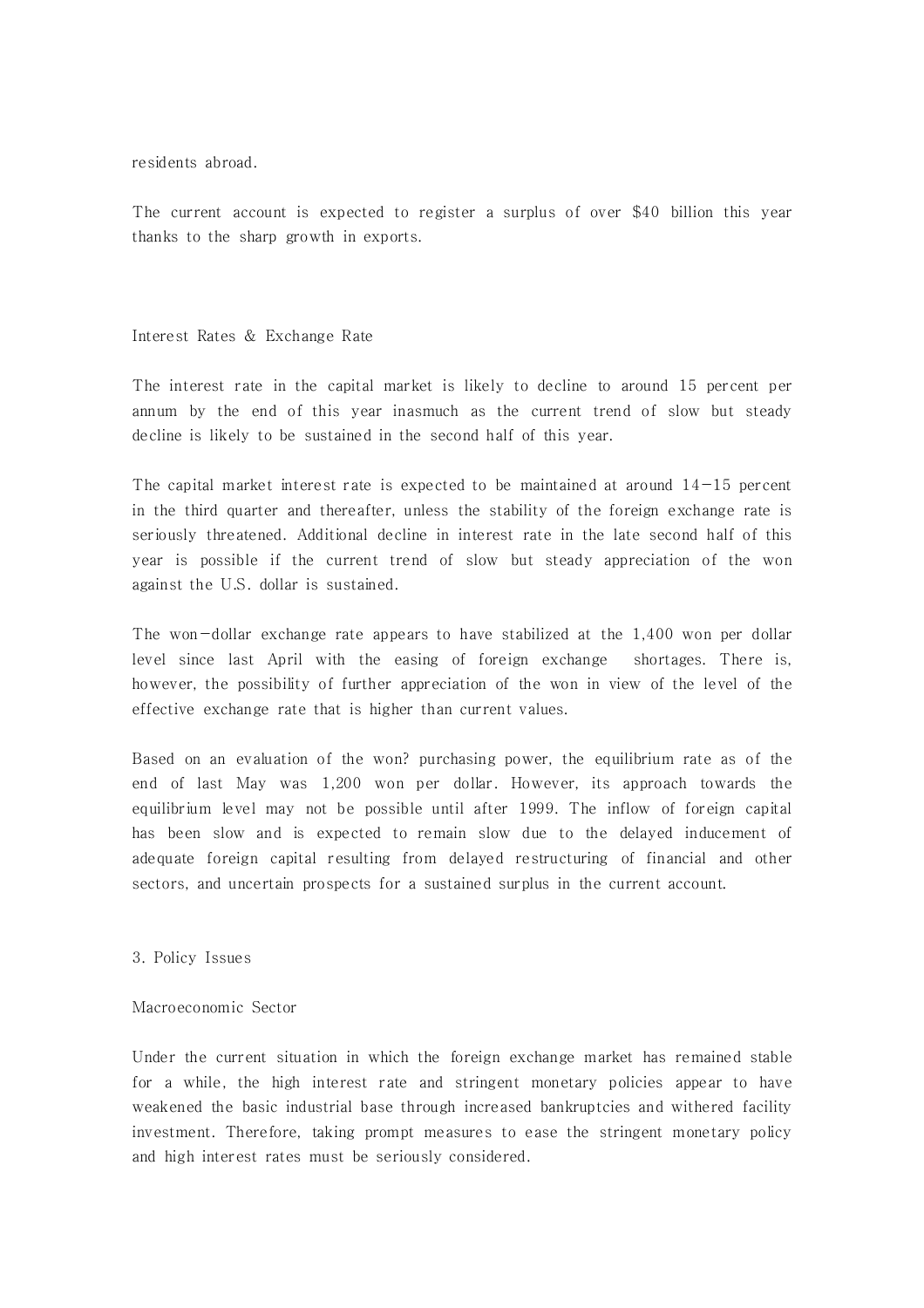Some of the foreign exchange reserves should be used to help facilitate enterprise restructuring, as well as to ease financial difficulties currently being experienced by Korean exporters.

In order to resolve the foreign exchange crisis and unemployment issues, it is necessary to raise the operating rate of manufacturing industrial plants through expanded exports. As such, expansion in foreign trade financing is urgently needed.

### Financial Sector

What is most critical to the restructuring of the financial sector is the restructuring of banks which have the leading role in the improvement of the financial services system.

Even prior to the complete restructuring of the financial sector, it is necessary to encourage bank mergers to promote the emergence of major viable banks and thus expand banks?credit supply capabilities which will help expedite restructuring of enterprises.

Along with the liquidation of nonviable enterprises, debt restructuring of the remaining banks needs to be carried out promptly so as to prevent enterprise bankruptcies resulting from a temporary liquidity crunch.

In addition, efforts must be made to terminate government-managed financing and to establish a responsible management system for banks. Those financial institutions requiring government support should be restricted to those that merge with viable financial institutions.

### Enterprise Restructuring Policy

The Government should clearly define industries to be restructured in accordance with the free market principle so as to pave the way for the maintenance of a consistent restructuring policy.

In order to facilitate M&As and the division and/or sale of enterprises, measures more inducive than those adopted in February 1998 for promotion of enterprise restructuring are required, including preferential tax measures and simplification of restructuring procedures.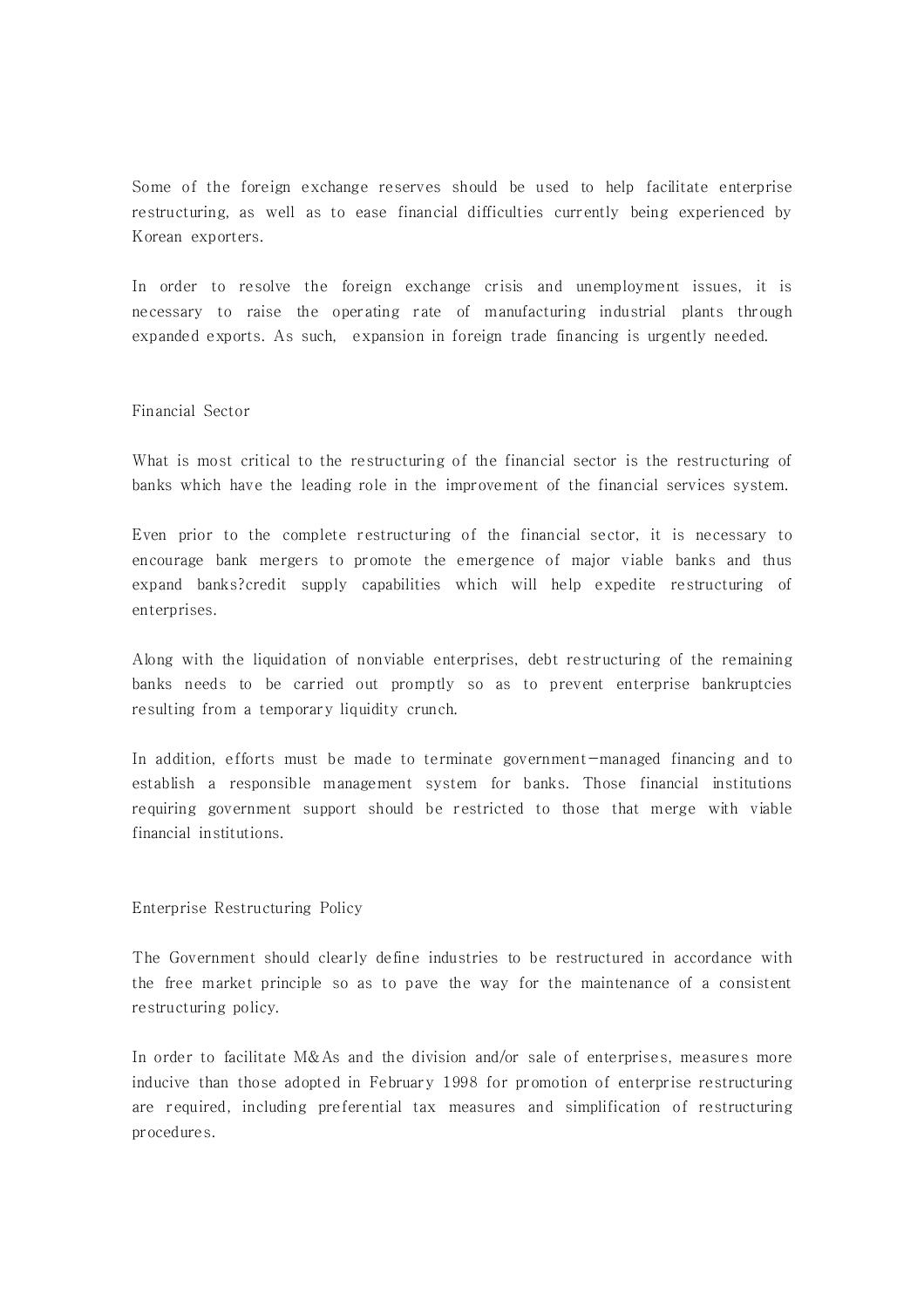Flexible application of fair trade measures is necessary to the establishment of holding companies.

### Labor Sector

In laying off employees, it is necessary to avoid ambiguous terms such as ?or managerial reasons,??ndeavor to avoid layoffs,??ayoff criteria?and ?incere negotiations with the labor union.?Instead, clear-cut words and sentences should be used to avoid any unnecessary friction between labor and management over the interpretation of any labor-management agreement.

In the case of ?e-distribution of workers or a labor unemployment system,?operations should be left to the free market mechanism. The functions of an employment agency should be expanded to include vocational brokerage, furnishing of vocational information, and vocational training so as to foster such a firm? growth as an overall manpower service company.

Instead of the passive approach that sees the government coping with layoff problems caused by the need to downsize operations by merely protecting the unemployed, the government should create an environment in which enterprises will gain vitality to engage freely in production activities so that they do not only maintain their current manpower but create demand for extra manpower.

The government and enterprise management need to encourage sharing of restructuring pains among all parties concerned including labor, management, government and political circles, true to the spirit of the grand accord worked out by their representatives early this year.

# Fiscal & Public Sector

The government should promote flexible amelioration of its public budget structure through simplification of fiscal operations, enhanced transparency, and effective management of local governments?fiscal operation.

The current recession could turn into a long-term economic slump due to problems in the banking sector and increased unemployment stemming from restructuring of enterprises. It is necessary to suspend the principle of a balanced government budget for the time being and consider a deficit budget system over a limited period.

The government should also expedite the privatization of the Korea Tobacco & Ginseng Corp. and other public enterprises. And their sale should be open to foreign